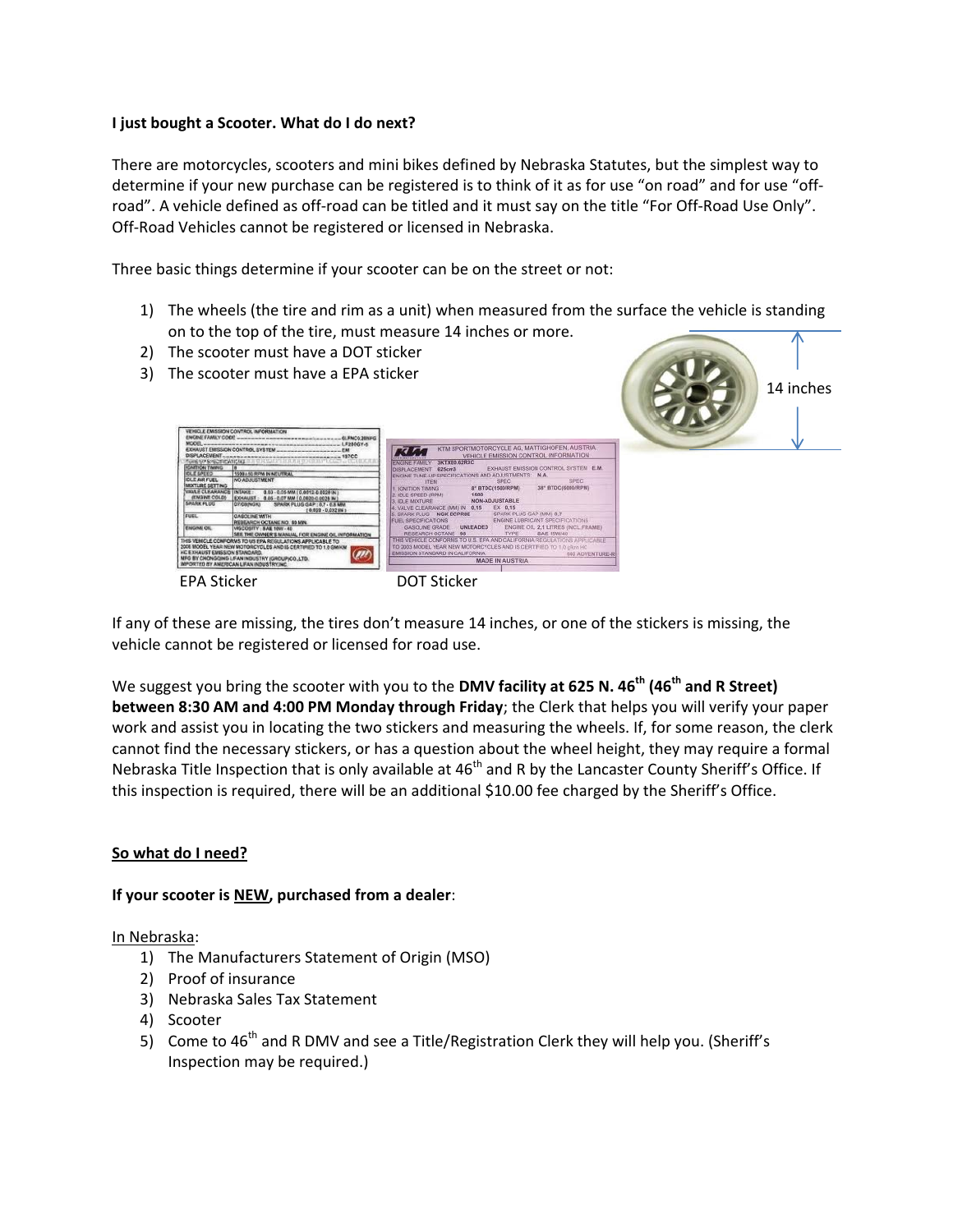## Dealer Out of State:

- 1) The Manufacturers Statement of Origin (MSO)
- 2) Proof of insurance
- 3) Purchase Agreement
- 4) Scooter
- 5) Come to  $46^{th}$  and R DMV and see a Title/Registration Clerk they will help you. (Sheriff's Inspection may be required.)

## **If your scooter was purchased Used:**

## **In Nebraska:**

## From a Private Individual

- 1) Title signed over from seller to you
- 2) Bill of Sale (available on our web site)
- 3) Proof of Insurance
- 4) Scooter
- 5) Come to  $46<sup>th</sup>$  and R DMV and see a Title/Registration Clerk they will help you. If the scooter was previously registered (had plates assigned not just a title) you will be processed just like buying a car. If the Scooter was not previously registered, we will need to verify the wheel height and stickers before it can be registered for street use.. (Sheriff's Inspection may be required.)

## From a Dealer in Nebraska

- 1) Title signed over from dealer
- 2) Nebraska Sales Tax Statement
- 3) Proof of Insurance
- 4) Scooter
- 5) Come to  $46<sup>th</sup>$  and R DMV and see a Title/Registration Clerk they will help you. If the scooter was previously registered (had plates assigned not just a title) you will be processed just like buying a car. If the Scooter was not previously registered, we will need to verify the wheel height and stickers before it can be registered for street use. (Sheriff's Inspection may be required.)

# **Out of State**:

## From a Private individual

- 1) Title signed over by the seller to you
- 2) Bill of Sale (available on our web site)
- 3) Proof of Insurance
- 4) Scooter
- 5) Come to 46<sup>th</sup> and R DMV and go to the Sheriff's title Inspection Counter as a Nebraska Title Inspection is required on all vehicles entering Nebraska from another state. After the Sheriff completes the inspection and give you the certified inspection form, see a Title/Registration Clerk and they will help you.